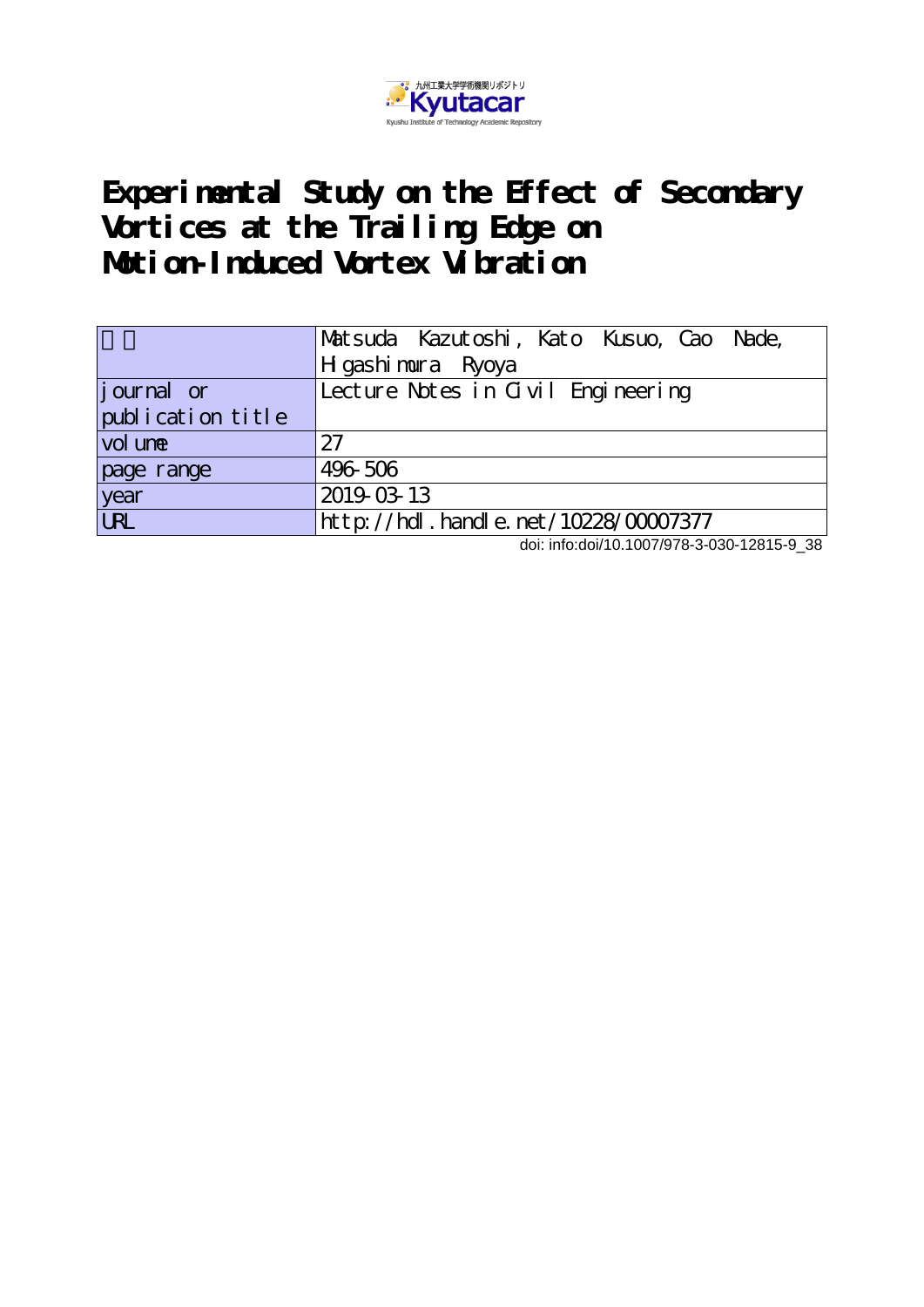# **Experimental Study on the Effect of Secondary Vortices at the Trailing Edge on Motion-Induced Vortex Vibration**

**Kazutoshi Matsuda1\* , Kusuo Kato<sup>1</sup> , Nade Cao<sup>1</sup> and Ryoya Higashimura<sup>1</sup>**

<sup>1</sup> Department of Civil Engineering and Architecture, Kyushu Institute of Technology 1-1 Sensui-cho, Tobata-ku, Kitakyushu, Fukuoka 804-8550, (Japan) matsuda@civil.kyutech.ac.jp ; kato@civil.kyutech.ac.jp [sounatoku@gmail.com](mailto:sounatoku@gmail.com) ; [o105061r@mail.kyutech.jp](mailto:o105061r@mail.kyutech.jp)

**Abstract** According to the results of conventional wind tunnel tests on rectangular cross sections with side ratios of *B/D*=2–8 (*B*: along-wind length (m), *D*: cross-wind length (m)), motion-induced vortex vibration was confirmed. The generation of motion-induced vortex vibration is considered to be caused by the unification of separated vortices from the leading edge and secondary vortices at the trailing edge. Spring-supported tests and smoke flow visualization tests for *B/D*=0.62, 0.75, 1.0, 1.18 and 1.50 were conducted in a wind tunnel at Kyushu Institute of Technology. As a result, it was considered that the secondary vortices at the trailing edge are not always essential for the generation of the motion-induced vortex vibration in heaving motion of each cross section. In this study, smoke flow visualizations were performed for side ratios of *B/D*=2.0, 4.0, 6.0 in order to elucidate the role of secondary vortices at the trailing edge in motioninduced vortex vibration in heaving motion. Spring-supported tests were also carried out in order to obtain the response characteristics of the models.

**Keywords:** motion-induced vortex vibration · smoke flow visualizations · spring-supported tests · rectangular cross sections · side ratios

# **1 Introduction**

According to Shiraishi and Matsumoto (1983), the vortices separated from rectangular cross sections in wind tunnel tests are broadly classified into Kármán vortices and motion-induced vortices (vortices separated from the leading edge). Kármán vortices are accompanied by interference of the two separated shear layers at both the top and bottom surfaces of the structures. Motion-induced vortices are shed separately from the leading edges of the top and bottom surfaces, because the separated shear layers at the top and bottom surfaces are excited alternately due to the vibration of the rectangular cross section. The vibration caused by the latter vortices was found in past wind tunnel tests by Novak (1971) and Otsuki et al. (1971). The vibration is known as either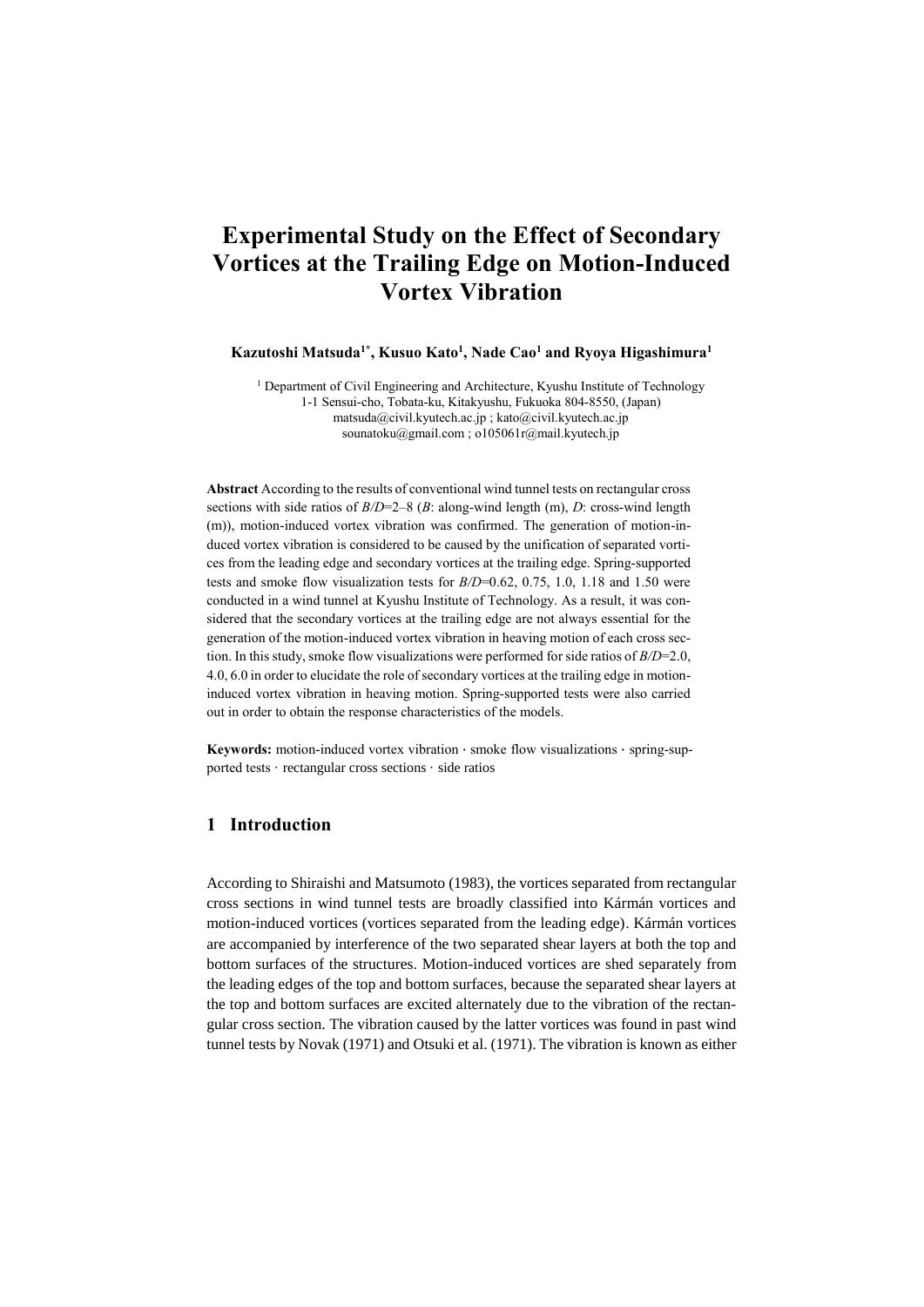motion-induced vortex vibration (Shiraishi and Matsumoto (1983), Komatsu and Kobayashi (1980)) or impinging-shear-layer instability (Rockwell and Naudascher (1978), Nakamura et al. (1991), Ohya et al. (1992), Naudascher and Wang (1993)). The onset wind speed of this vibration depends on the side ratio of the rectangular cross section, and this relation has been schematically clarified by Shiraishi and Matsumoto (1983), Naudascher and Wang (1993).The generation of motion-induced vortex vibration is considered to be caused by the unification of separated vortices from the leading edge and secondary vortices at the trailing edge. Motion-induced vortex vibration was confirmed by conventional wind tunnel tests on rectangular cross sections with side ratios of *B/D*=2–8. However, in order to clarify the relation between the generation of motion-induced vortex in heaving motion and lower side ratios *B/D*, a visualization test for the smoke flows around the cross section was performed by providing a forced heaving oscillation on models of the rectangular cross sections of *B/D*=0.62, 0.75, 1.0, 1.18 and 1.50 by Matsuda et al. (2016) and Matsuda et al. (2017). As a result, it was considered that the secondary vortices at the trailing edge are not always essential for the generation of the motion-induced vortex vibration in heaving motion of each cross section.

The purpose of this study is to find out the role of the secondary vortex at trailing edge in heaving motion-induced vortex vibration of rectangular cross sections with side ratios of *B/D*=2.0, 4.0 and 6.0 by carried out smoke flow visualizations and spring-supported tests. Moreover, based on the results, this research aimed to verify whether or not the secondary vortices at the trailing edge are essential for the generation of motion-induced vortex vibration in heaving motion.

# **2 Experimental Setup**

Smoke flow visualizations around the model during oscillating condition were conducted in a small-sized wind tunnel (0.4 m high×0.4 m wide×2.0 m long) at Kyushu Institute of Technology. Figs. 1 and 2 show the schematic illustration of experimental setup for smoke flow visualization and the forced oscillation system, respectively. It was presumed that wind speeds of  $V=0.6-1.0$  m/s in the wind tunnel were good for visualization, so eventually  $V=0.8$  m/s was selected as the onset wind speeds of motion-induced vortex vibration. Accordingly, the experimental Reynolds number was  $Re=VD/v=1.1\times10^3$ , where *V*: wind speed (m/s), *D*: cross-wind length (m), *v*: kinematic viscosity ( $m^2/s$ ). For the forced-oscillating amplitude  $\eta$ , the non-dimensional double amplitudes were set as 2*η*/*D*=0.02-0.20 (every 0.01 intervals). Because the onset reduced wind speeds of motion-induced vortex vibration and Kármán vortex-induced vibration come close to each other on the cross section at roughly  $B/D = 2.8$ -6.0, according to Matsumoto et al. (1993a), smoke flow visualizations were conducted using a splitter plate (hereinafter referred as "S.P.") installed at the downstream side of the rectangular cross section model with the gap length *g* for the purpose of weakening

2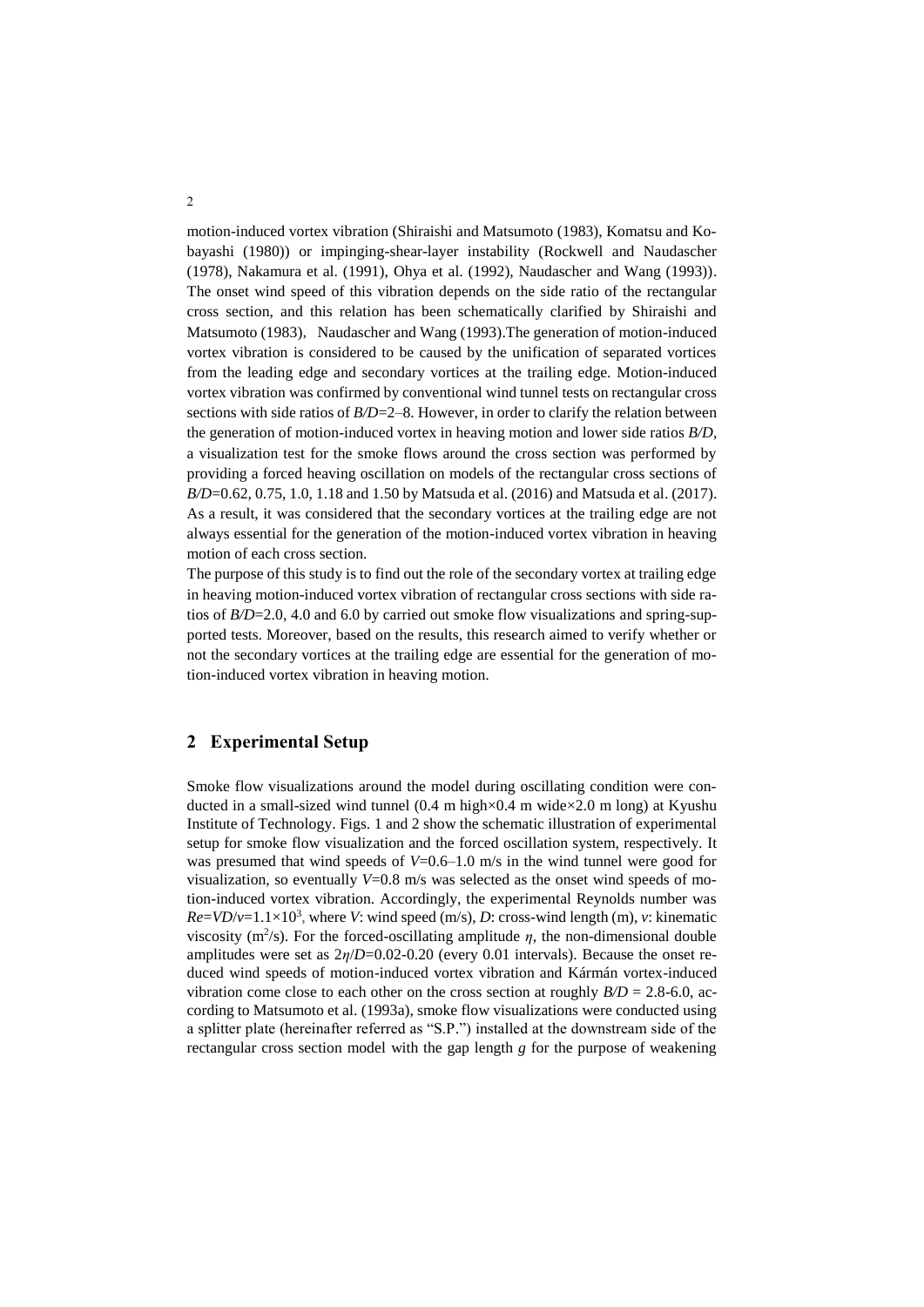the Kármán vortex, as shown in Fig. 3. Table 1shows the experimental conditions for the smoke flow visualization tests. Spring-supported tests were also performed in order to get the response characteristics of the models. Table 2 shows the experimental conditions for the spring-supported tests. Laser displacement detectors were used for measuring an amplitude of the models. The spring-supported tests were conducted in a closed circuit wind tunnel (cross section: 1.8 m high×0.9 m wide) at Kyushu Institute of Technology. All wind tunnel tests were carried out in a smooth flow.



**Fig. 1** Schematic illustration of experimental setup for smoke flow visualization



**Fig. 2** Forced oscillation system for smoke flow visualization



**Fig. 3** Rectangular cross section model and splitter plate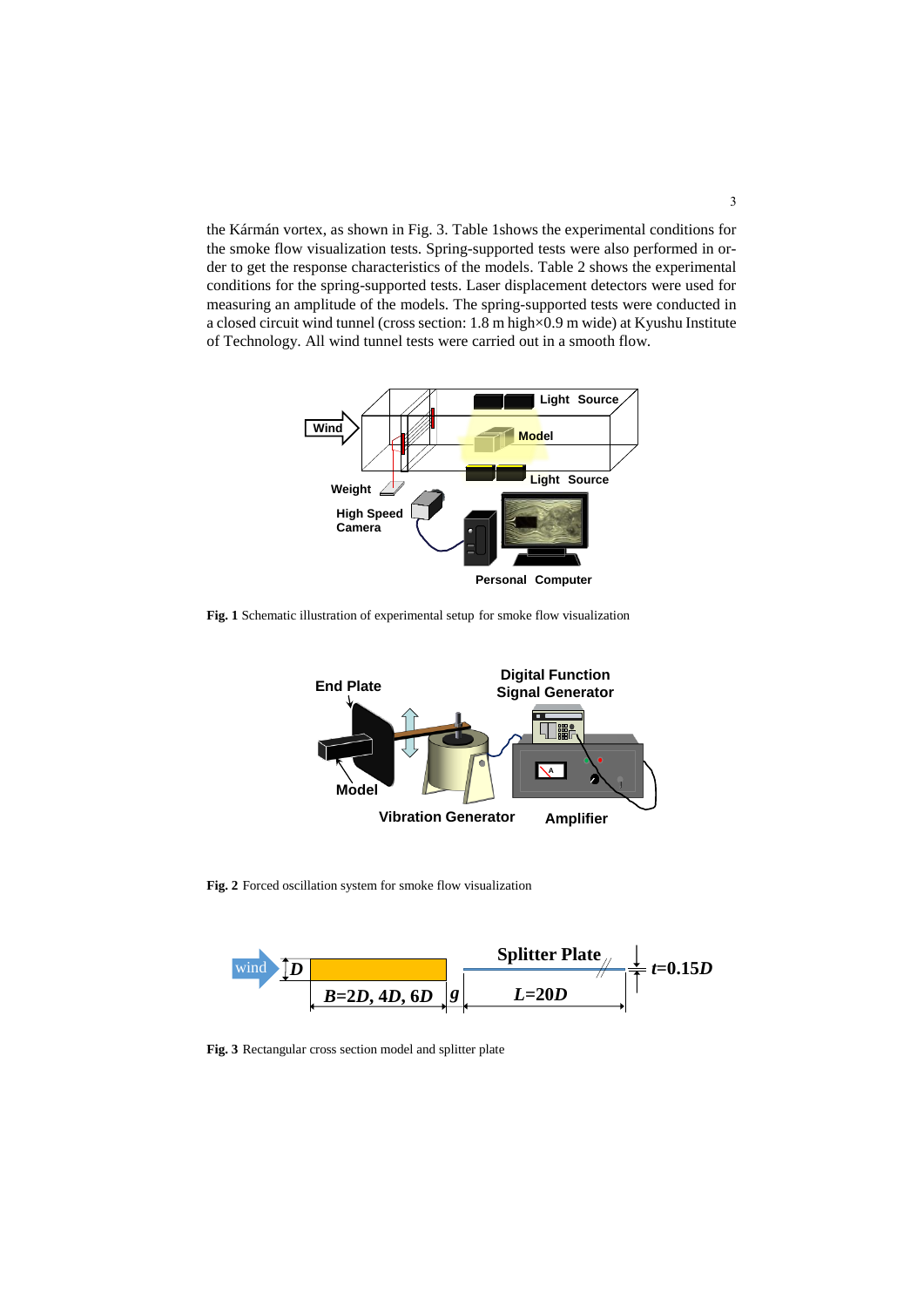| B/D            | $\boldsymbol{B}$<br>(m) | $\overline{D}$<br>(m) | Splitter<br>Plate<br>(S.P.) | Gap length<br>between model<br>and splitter plate<br>g |                | Wind<br>Speed<br>V(m/s) | Reynoles<br>Number<br>$Re=VD/v$ | Forced-<br>oscillating<br>Frequency<br>$f$ (Hz) | Reduced<br>Wind Speed<br>$Vr = V/fD$ | Non-dimensional<br>Forced-oscillating<br>Double Amplitude<br>$2\eta/D$ |
|----------------|-------------------------|-----------------------|-----------------------------|--------------------------------------------------------|----------------|-------------------------|---------------------------------|-------------------------------------------------|--------------------------------------|------------------------------------------------------------------------|
| $\overline{2}$ | 0.04                    | 0.02                  | W/O                         |                                                        |                | 0.8                     | $1.1 \times 10^{3}$             | 12.0                                            | 3.33<br>$=1.67 B/D$                  | $0.02 - 0.20$                                                          |
|                |                         |                       | W/O                         | $\overline{\phantom{0}}$                               | ٠              |                         |                                 | 7.34                                            | 5.45                                 | 0.20                                                                   |
|                |                         |                       | W/                          | 0.20D                                                  | 0.10B          |                         |                                 |                                                 |                                      |                                                                        |
|                |                         |                       | W/                          | 0.50D                                                  | 0.25B          |                         |                                 |                                                 |                                      |                                                                        |
| $\overline{4}$ | 0.08                    | 0.02                  | W/O                         | ۰                                                      |                | 0.8                     | $1.1 \times 10^{3}$             | 12.0                                            | 3.33<br>$=0.83B/D$                   | $0.02 - 0.18$                                                          |
|                |                         |                       | W/O                         | $\overline{a}$                                         | $\overline{a}$ |                         |                                 | 9.32                                            | 4.29                                 | 0.20                                                                   |
|                |                         |                       | W/                          | 0.40D                                                  | 0.10B          |                         |                                 |                                                 |                                      |                                                                        |
|                |                         |                       | W/                          | 1.25D                                                  | 0.31B          |                         |                                 |                                                 |                                      |                                                                        |
|                |                         |                       | W/O                         |                                                        |                | 0.8                     | $1.1 \times 10^{3}$             | 6.00                                            | 6.67<br>$=1.67 B/D$                  | $0.02 - 0.34$                                                          |
|                |                         |                       | W/O                         | $\overline{a}$                                         |                |                         |                                 | 4.8                                             | 8.31                                 | 0.20                                                                   |
|                |                         |                       | W/                          | 0.40D                                                  | 0.10B          |                         |                                 |                                                 |                                      |                                                                        |
|                |                         |                       | W/                          | 1.25D                                                  | 0.31B          |                         |                                 |                                                 |                                      |                                                                        |
|                | 0.12                    | 0.02                  | W/O                         |                                                        |                | 0.8                     | $1.1 \times 10^{3}$             | 8.00                                            | 5.0<br>$=0.83B/D$                    | $0.02 - 0.18$                                                          |
|                |                         |                       | W/O                         | ÷                                                      |                |                         |                                 | 7.43                                            | 5.38                                 |                                                                        |
| 6              |                         |                       | W/                          | 0.60D                                                  | 0.10B          |                         |                                 |                                                 |                                      | 0.20                                                                   |
|                |                         |                       | W/                          | 2.0D                                                   | 0.33B          |                         |                                 |                                                 |                                      |                                                                        |
|                |                         |                       | W/O                         |                                                        |                |                         |                                 | 4.00                                            | 10.0<br>$=1.67B/D$                   | $0.02 - 0.46$                                                          |

**Table 1** Experimental conditions for smoke flow visualization

**Table 2** Experimental conditions for spring-supported tests

| B/D            | B<br>(m) | D<br>(m) | Splitter<br>Plate<br>(S.P.) | Gap length<br>between model<br>and splitter plate<br>g |       | Air Density<br>$\rho$ (kg/m <sup>3</sup> ) | Mass per<br>Unit Length<br>$m$ (kg/m) | Structural<br>Damping<br>(Logarithmic<br>Decrement)<br>δ | Natural<br>Frequency<br>$f$ (Hz) | Sc.<br>$=2m/\rho D^2$ |
|----------------|----------|----------|-----------------------------|--------------------------------------------------------|-------|--------------------------------------------|---------------------------------------|----------------------------------------------------------|----------------------------------|-----------------------|
| 2              | 0.09     | 0.18     | W/O                         |                                                        |       | 1.23                                       | 5.49                                  | 0.0043                                                   | 5.22                             | 4.7                   |
|                |          |          | W/                          | 0.20D                                                  | 0.10B | 1.24                                       | 5.35                                  | 0.0044                                                   | 5.15                             | 4.7                   |
|                |          |          | W/                          | 0.50D                                                  | 0.25B | 1.24                                       | 5.52                                  | 0.0048                                                   | 5.20                             | 5.2                   |
| $\overline{4}$ | 0.09     | 0.36     | W/O                         | $\overline{\phantom{a}}$                               |       | 1.25                                       | 3.82                                  | 0.0133                                                   | 6.25                             | 10.1                  |
|                |          |          | W/                          | 0.40D                                                  | 0.10B | 1.24                                       | 3.69                                  | 0.0135                                                   | 6.20                             | 9.9                   |
|                |          |          | W/                          | 1.25D                                                  | 0.31B | 1.23                                       | 3.85                                  | 0.0130                                                   | 6.23                             | 10.1                  |
| 6              | 0.09     | 0.54     | W/O                         | $\overline{\phantom{a}}$                               |       | 1.22                                       | 4.55                                  | 0.0156                                                   | 5.73                             | 14.4                  |
|                |          |          | W/                          | 0.60D                                                  | 0.10B | 1.23                                       | 4.44                                  | 0.0247                                                   | 5.66                             | 21.9                  |
|                |          |          | W/                          | 2.0D                                                   | 0.33B | 1.22                                       | 4.41                                  | 0.0162                                                   | 5.67                             | 14.4                  |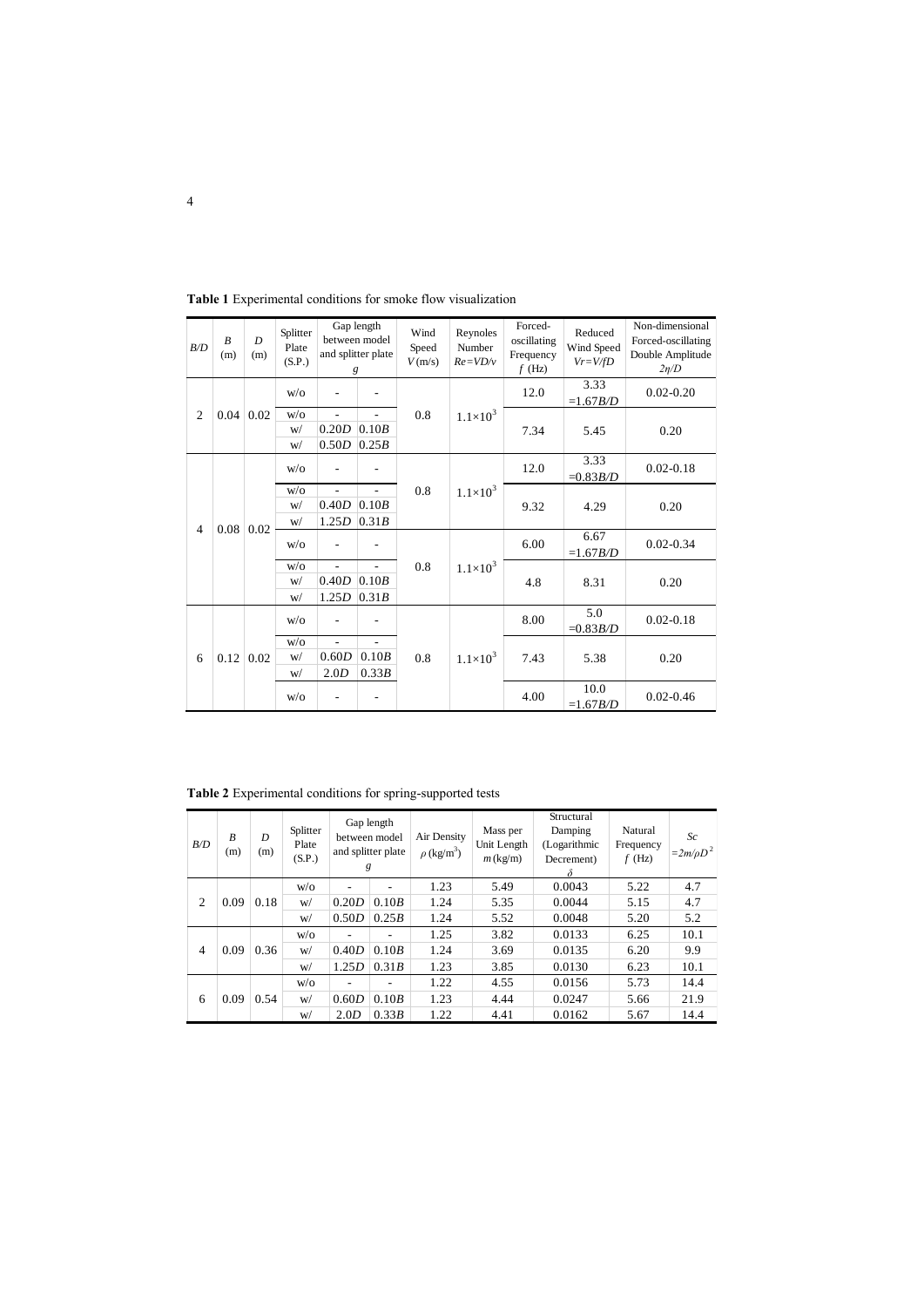### **3 Experimental Results and Discussion**

#### *3.1 B/D=2.0 Rectangular Cross Section*

The results of the spring-supported test of  $B/D = 2.0$  are shown in Fig. 4. The vortexinduced vibrations occurring at approximately  $Vr = 3$  were confirmed. These vortexinduced vibrations are considered to be motion-induced vortex vibrations because they are occurring at around  $V_{cr,n=1} = (1/n)1.67 \times B/D = 1.67 \times 2.0 = 3.33$  and there was no change in onset reduced wind speed due to S.P. being installed. The result shows that the nearer the S.P. was installed at the downstream side of the model, the lower the response amplitude became. Furthermore, the occurrence of Kármán vortex-induced vibration and galloping could be confirmed in the high wind speed region. Because the vibration occurred at the higher wind speed region in the two cases with S.P., rather than that without S.P., it was confirmed that Kármán vortices were weakened by S.P. The result of the experiment of flow visualization under the condition that reduced wind speed was  $V = 5.45$ , where the response amplitude becomes the maximum and the forced-oscillating heaving amplitude set as 2*η/D*=0.2 was compared with the results of three cases where no S.P. was installed and cases where it was installed at  $g =$ 0.10*B* and  $g = 0.25B$ . The results are shown in Fig. 5. It was confirmed that the development of the integrated vortex of the separated vortex from the leading edge with the secondary vortex at the trailing edge was inhibited by the existence of S.P. It is considered that this is the reason why the response amplitude of motion-induced vortex vibration decreased when S.P. was installed.



**Fig. 4** Spring-supported test result of *B/D*=2.0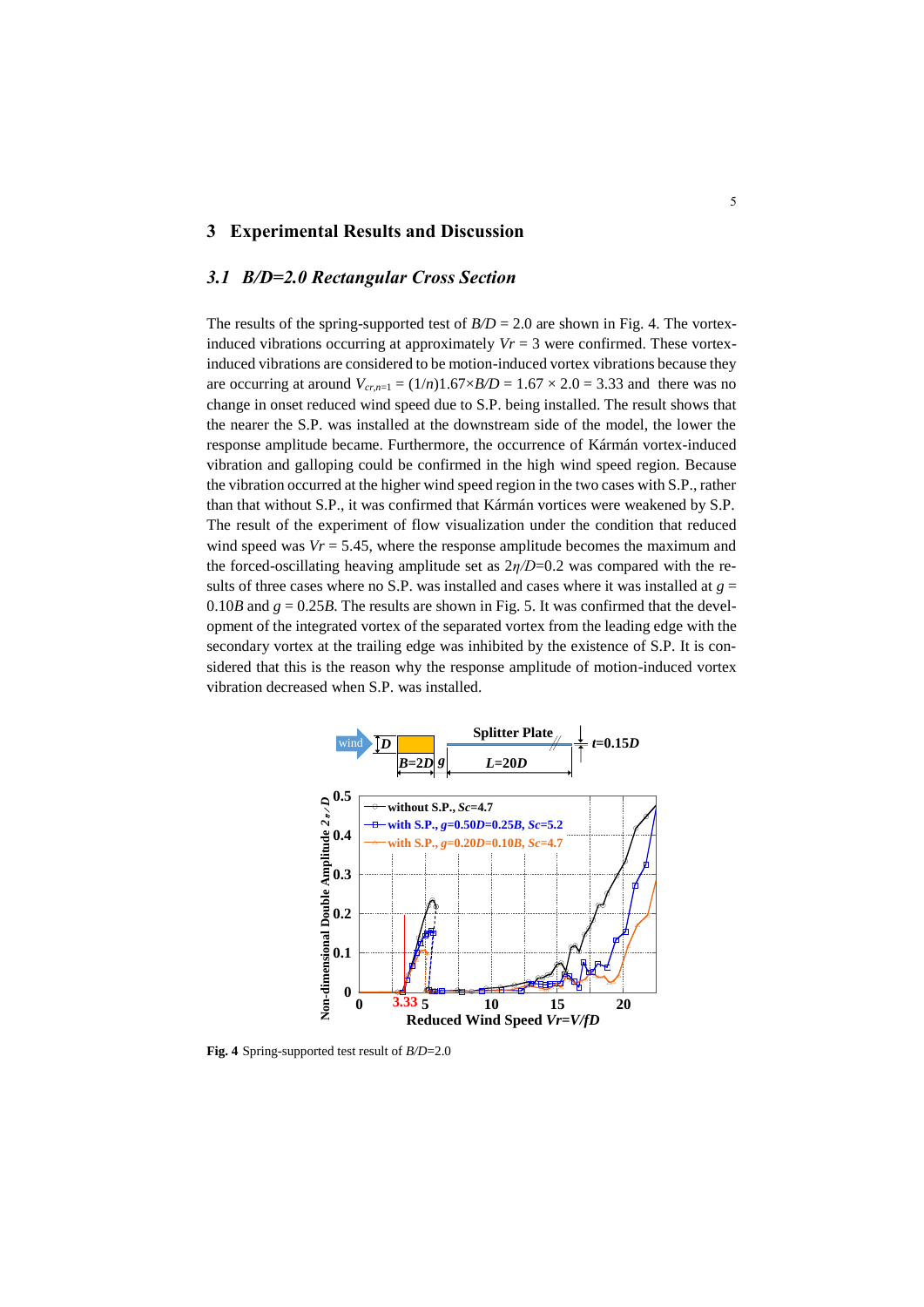

(a)without S.P. (b) with S.P. of  $g=0.10B$  (c) with S.P. of  $g=0.25B$ **Fig. 5** Flow visualization test results of forced-oscillating model of *B/D*=2.0 at the bottom displacement in *2η/D*=0.20 at *Vr*=5.45

# *3.2 B/D=4.0 Rectangular Cross Section*

The result of the spring-supported test of the case of  $B/D = 4.0$  is shown in Fig. 6. The vortex-induced vibrations occurring at roughly  $Vr = 3$  and  $Vr = 7$  were confirmed. They are considered to be motion-induced vortex vibrations because these vortex-induced vibrations were occurring at  $V_{cr,n=2}=(1/n)1.67\times B/D=(1/2)1.67\times 4.0=3.33$  and  $V_{cr,n=1}$ =(1/*n*)1.67×*B*/*D*=1.67×4.0=6.67, and there was no change in onset reduced wind speed when S.P. was installed. The result obtained was that when S.P. was installed at  $g = 0.10B$ , the response decreased. This result corresponds to those of previous research of Matsumoto et al. (2008). Meanwhile, the result obtained was that when S.P. was installed at  $g = 0.31B$ , the response increased. This result also corresponds to the results of previous research of Matsumoto et al. (1993b).

The results of the flow visualization experiment under the condition that reduced wind speeds were  $Vr = 4.29$  and  $Vr = 8.31$ , where response becomes the maximum, and the forced-oscillating heaving amplitude was set as  $2\eta/D = 0.2$  were compared with the results of three cases where no S.P. was installed and cases where it was installed at *g*   $= 0.10B$  or  $g = 0.31B$ . The results are shown in Fig. 7 and Fig. 8, respectively. In either case of reduced wind speed of  $Vr = 4.29$  or  $Vr = 8.31$ , when no S.P. was installed, it can be confirmed that the secondary vortex at the trailing edge generated almost constantly separating from the trailing edge. From the fact that when S.P. was installed at  $g = 0.10B$ , the generation of the integrated vortex of the separated vortex from the leading edge with the secondary vortex at the trailing edge was inhibited by S.P., it is supposed that the exciting force acting on the model decreased and as a result, the response of motion-induced vortex vibration decreased. It was confirmed when S.P. was installed at  $g = 0.31B$ , the integrated vortex can enter the gap strongly between S.P. and the model. In other words, it is considered that the Kármán vortex was not only weakened by the installation of S.P. and separated vortices from leading edge were elicited, but the entrainment of the integrated vortex into the gap between the model and S.P. had a tendency to become strong. As the result, the exciting force acting on the model became large, and the response also became large.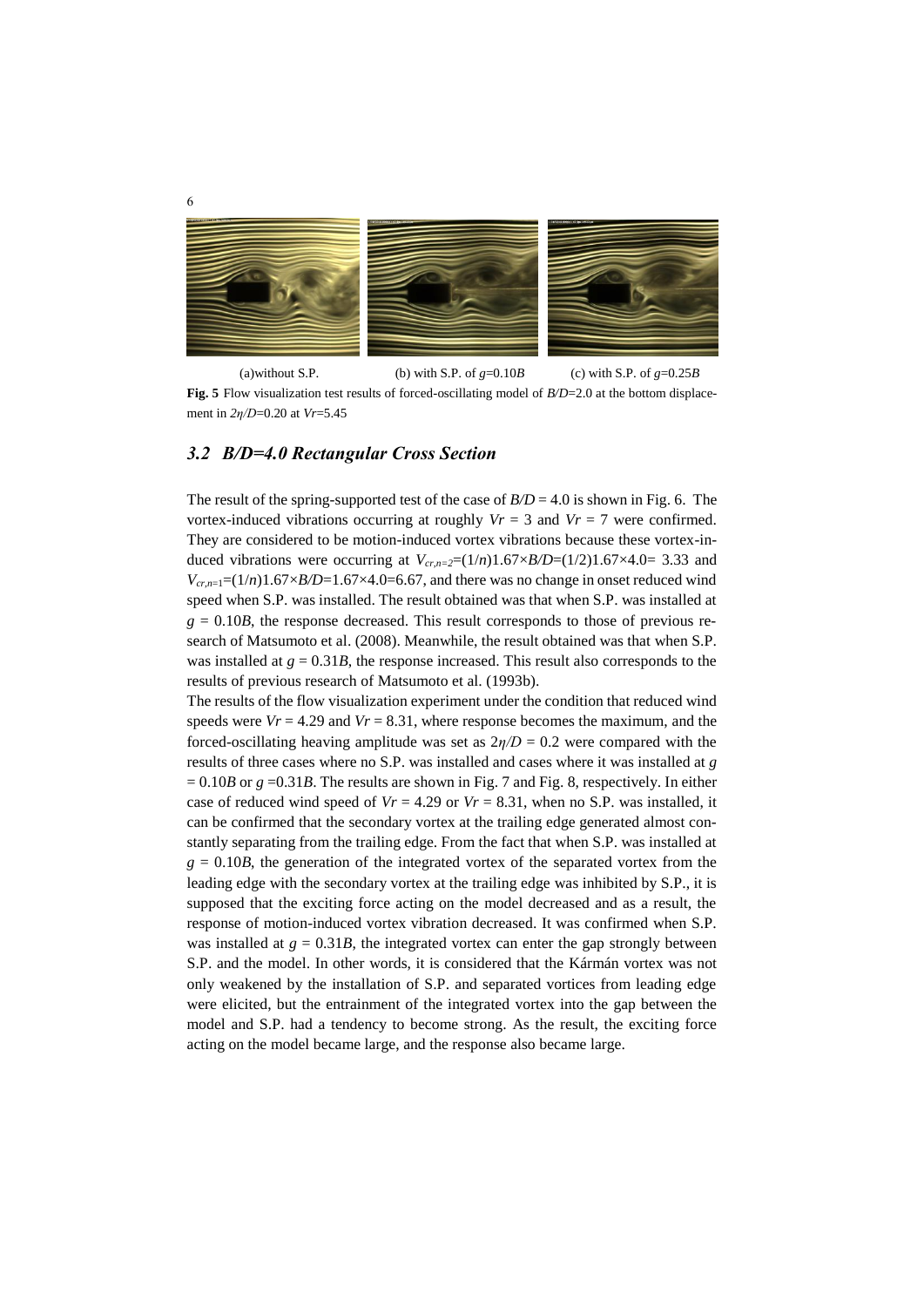

**Fig. 6** Spring-supported test result of *B/D*=4.0



(a)without S.P. (b) with S.P. of  $g=0.10B$  (c) with S.P. of  $g=0.31B$ **Fig. 7** Flow visualization test results of forced-oscillating model of *B*/*D*=4.0 at the bottom displacement in *2η/D*=0.20 at *Vr*=4.29



(a)without S.P. (b) with S.P. of  $g=0.10B$  (c) with S.P. of  $g=0.31B$ 

**Fig. 8** Flow visualization test results of forced-oscillating model of *B/D*=4.0 at the bottom displacement in *2η/D*=0.20 at *Vr*=8.31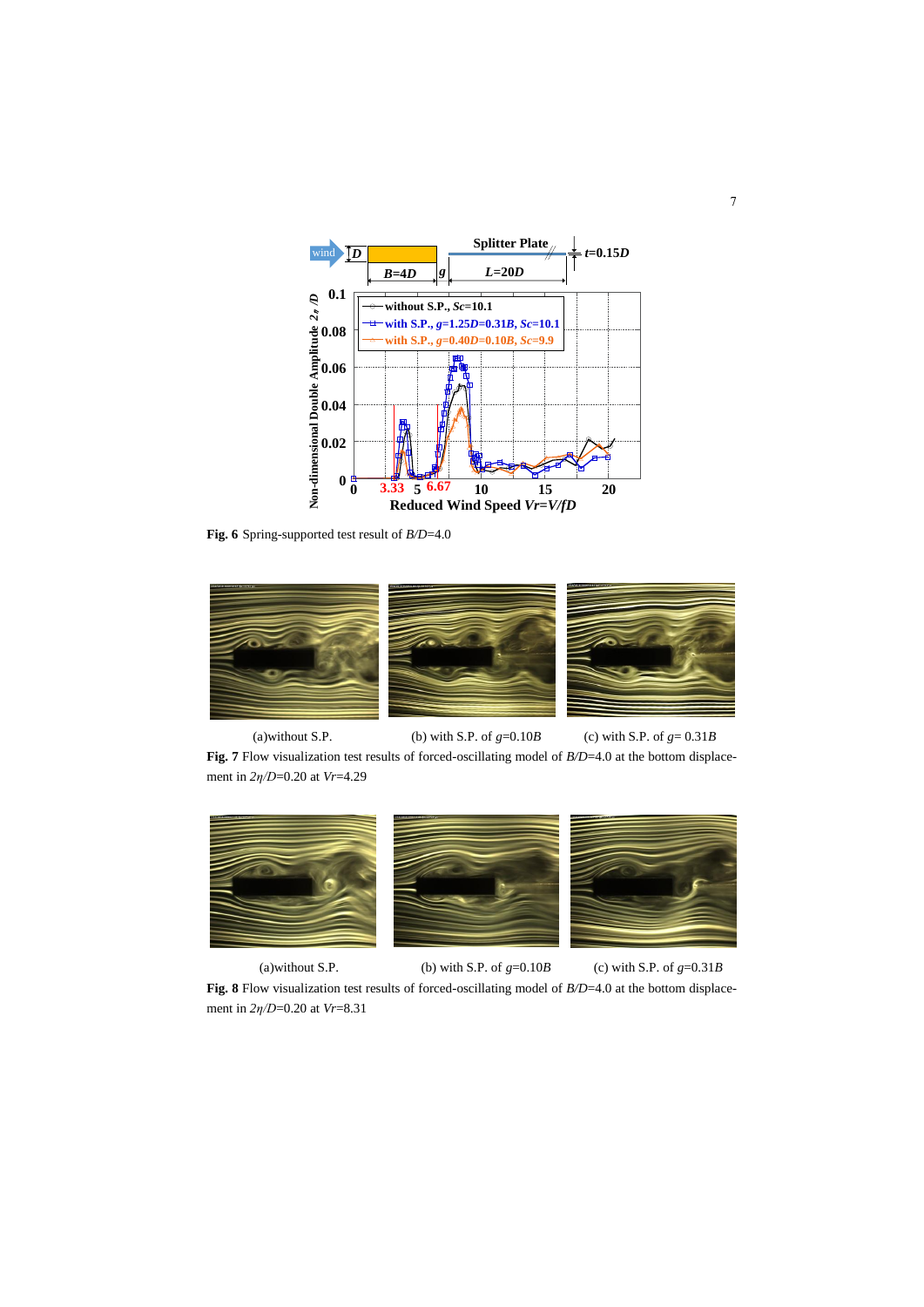# *3.3 B/D=6.0 Rectangular Cross Section*

The result of the spring-supported test in the case of  $B/D = 6$  is shown in Fig. 9. The vortex-induced vibrations occurring from approximately  $Vr = 5$  were confirmed. These vortex-induced vibrations are considered to be motion-induced vortex vibrations because they were occurring at  $V_{cr,n=2}=(1/n)1.67\times B/D=(1/2)1.67\times 6.0=5.0$  and there was no change in onset reduced wind speed when S.P. was installed. The result was obtained that although the case was the same as that of  $B/D = 4.0$ , when S.P. was installed at  $g = 0.10B$ , the response of motion-induced vortex vibration decreased; however, the response increased when S.P. was installed at  $g = 0.33B$ . Meanwhile, motion-induced vortex vibration was not confirmed, which is considered to occur from approximately  $V_{cr,n=1}=(1/n)1.67\times B/D=(1/1)1.67\times B/D=1.67\times 6.0=10.0$ .

The result of the experiment of flow visualization under the condition that reduced wind speed was *Vr* =5.38, where response amplitude becomes the maximum, and the forced-oscillating heaving amplitude was set as 2*η/D*=0.2 was compared with the results of three cases when no S.P. was installed and cases where it was installed at  $g =$ 0.10*B* and  $g = 0.33B$ . The results are shown in Fig. 10. It can be seen that the generation patterns of secondary vortex at trailing edge in all three cases have the same tendency as those in the case of  $B/D = 4.0$ . Therefore, it is considered that the response of motion-induced vortex decreased when S.P. was installed at  $g = 0.10B$  and it increased when S. P. was installed at  $g = 0.33B$ , compared with the response without S.P., just as the same as in the case of  $B/D = 4.0$ .



**Fig. 9** Spring-supported test result of *B/D*=6.0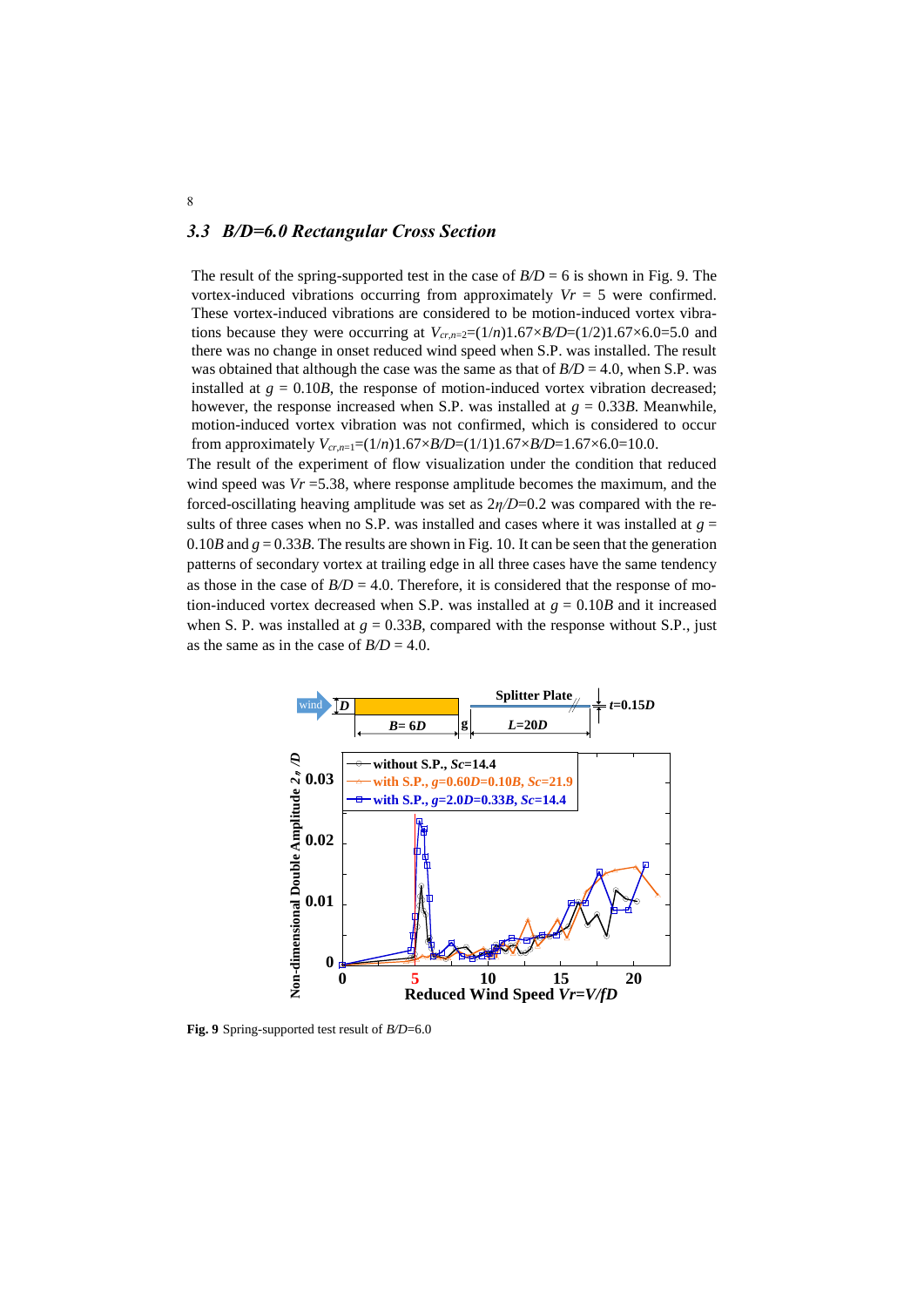

(a)without S.P. (b) with S.P. of  $g=0.10B$  (c) with S.P. of  $g=0.33B$ **Fig. 10** Flow visualization test results of forced-oscillating model of *B/D*=6.0 at the bottom displacement in *2η/D*=0.20 at *Vr*=5.38

#### *3.4 Generation probability for secondary vortex at the trailing edge*

When the model is photographed for 10 cycles while it is forced-oscillated at reduced wind speed  $V_{cr,n=2}=(1/n)1.67\times B/D=(1/2)1.67\times B/D=0.83\times B/D$  or  $V_{cr,n=1}=(1/n)1.67\times B/D=0.83\times B/D$  $B/D=(1/1)1.67\times B/D=1.67\times B/D$ , 20 secondary vortices at the trailing edge are generated at maximum. The generation probability was defined as (the number of generation times/20)  $\times$ 100 (%), and it was used as an index showing the ratio of contribution of secondary vortex at trailing edge to motion-induced vortex vibration. The results are shown in Fig. 11. The generation probability of the secondary vortices at the trailing edge tends to become higher as the forced-oscillating heaving amplitude 2*η/D* increases as the same as the case of *B/D*=0.62-1.50 shown in Fig. 12 of Matsuda et al. (2017). However, the forced-oscillating amplitude becomes larger for the generation probability to reach 100% in the case of *B*/D=4.0 and 6.0 at  $V_{cr,n=1}=(1/n)1.67\times$ *B/D*=1.67× *B/D* than that in the case of *B/D*  $\leq$  2.0. This cause is considered to be the interference between motion-induced vortices and Kármán vortices due to the fact that the onset reduced wind speeds of motion-induced vortex vibration and Kármán vortexinduced vibration come close to each other on the cross section at roughly *B/D* = 2.8- 6.0. As a result of the comparisons of Fig. 11 with Fig. 4, Fig. 6 and Fig. 9, which are the results of spring-supported tests of the rectangular cross sections of  $B/D = 2.0, 4.0$ and 6.0, respectively, motion-induced vortex vibration is occurring with the amplitudes smaller than the forced-oscillating amplitude with which the secondary vortex at the trailing edge can fully generate; therefore, it is considered that the secondary vortex at trailing edge does not fully contribute to the onset of motion-induced vortex vibration. Therefore, it is suggested that the secondary vortex at the trailing edge is not always necessary for the onset of motion-induced vortex vibration of the rectangular cross sections of  $B/D = 2$ , 4 and 6, as the same as the case of cross section of *B*/D=0.62-1.50, which are the results of previous research of Matsuda et al. (2017).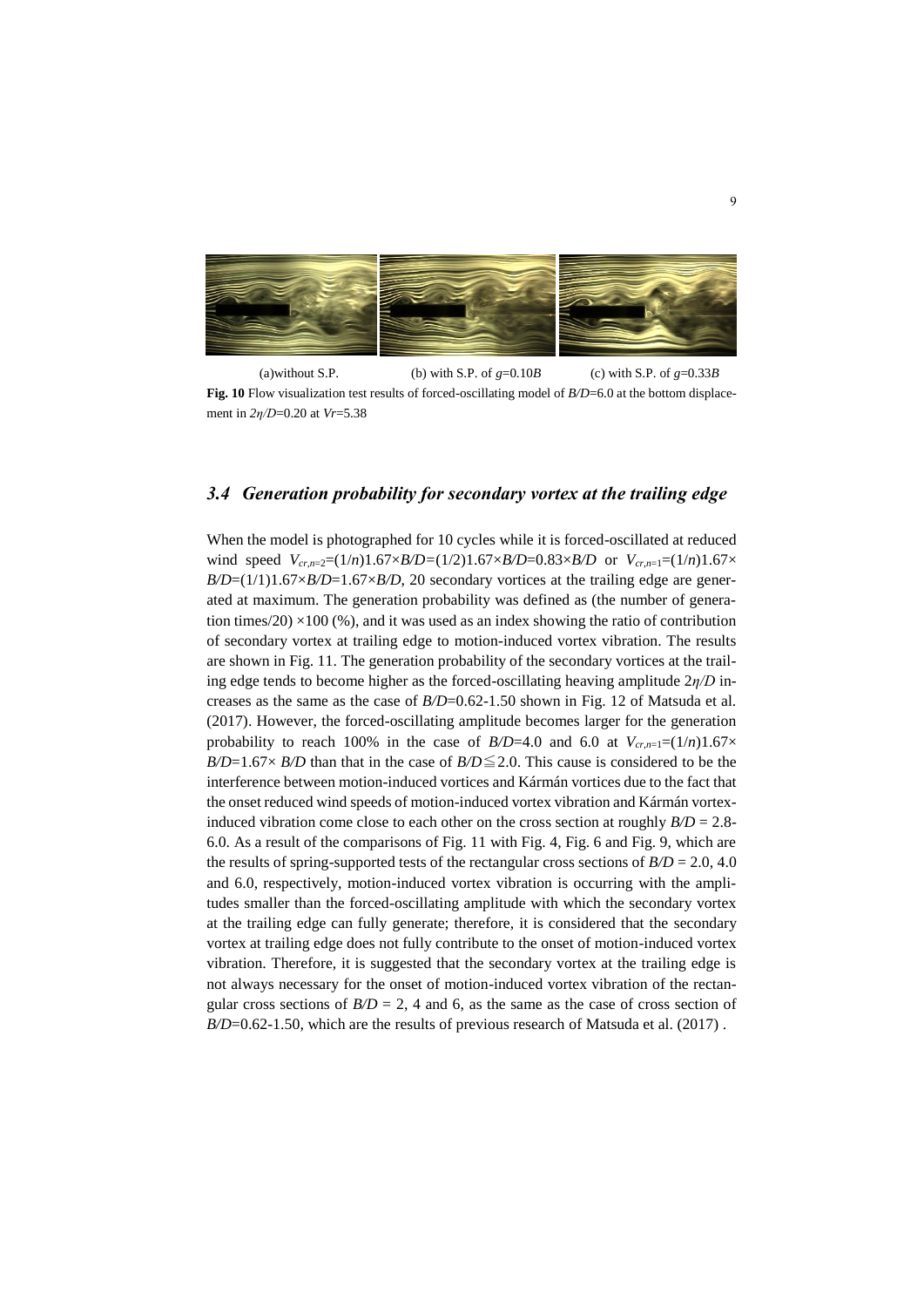

**Fig. 11** Generation probability for secondary vortex at the trailing edge (*B/D*=2.0, 4.0, 6.0)



**Fig. 12** Generation probability for secondary vortex at the trailing edge (*B/D*=0.62-1.5) (Matsuda et al., 2017)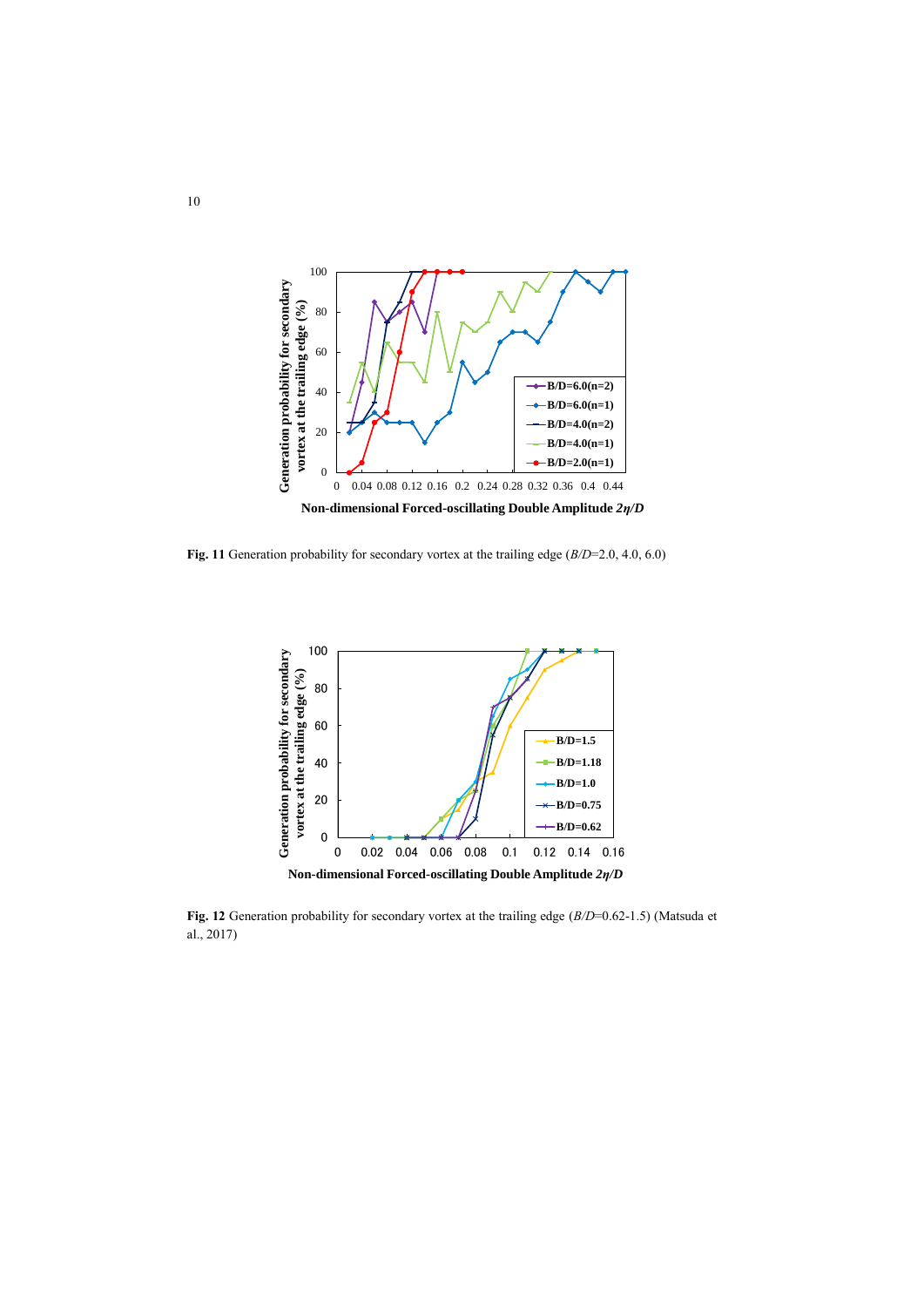### **4 Conclusions**

Smoke flow visualizations and spring-supported tests were performed for side ratios of *B/D*=2.0, 4.0, 6.0 in order to elucidate the role of secondary vortices at the trailing edge in motion-induced vortex vibration. The findings obtained from this research are as follows:

- 1. The secondary vortex at the trailing edge is not always necessary for the onset of motion-induced vortex vibration in heaving motion with  $B/D = 2.0, 4.0$ and 6.0 as the same as the results of our previous research targeting of rectangular cross section with the side ratio of  $B/D = 0.62 - 1.50$ .
- 2. It was suggested that the extent of the exciting force of motion-induced vortex vibration in heaving motion of the cross section with the side ratio of *B/D*  $= 2.0, 4.0$  and 6.0 is dependent on the existence of a secondary vortex at the trailing edge.

#### **References**

- Komatsu, S., and Kobayashi, H. (1980). Vortex-induced oscillation of bluff cylinders, *Journal of Wind Engineering and Industrial Aerodynamics*, 6, 335-362.
- Matsuda, K., Kato, Tamai, Y., Suda, K. (2016). Experimental study on aerodynamic vibrations of rectangular cross sections having low side ratios, *Proceedings of 8th International Colloquium on Bluff Body Aerodynamics and Applications*, Northeastern University, Boston, Massachusetts, USA.
- Matsuda, K., Kato, K., Arise, K., and Ishii, H. (2017). Study on the Relation between Side Ratios of Rectangular Cross Sections and Secondary Vortices at Trailing Edge in Motion-induced Vortex Vibration, *Proceedings of the ASME 2017 Pressure Vessels & Piping Division Conference*, PVP2017, 65565.
- Matsumoto, M., Shiraishi, N., Shirato, H., Stoyanoff, S. and Yagi, T. (1993a). Mechanism of, and turbulence effect on vortex-induced oscillations for bridge box girders, *Journal of Wind Engineering and Industrial Aerodynamics* 49, 1-3, 467-476.
- Matsumoto, M., Shiraishi, N., Shirato, H., Yagi, T., Tanaka, M. and Yamagishi, M. (1993b). On mechanism of vortex-induced oscillations for rectangular cylinder, Journal of JSCE Structural Engineering, 39A, 891-896. (in Japanese)
- Matsumoto, M., Yagi, T., Tamaki, H. and Tsubota, T. (2008). Vortex-induced vibration and its effect on torsional flutter instability in the case of B/D=4 rectangular cylinder, *Journal of Wind Engineering and Industrial Aerodynamics* 96, 6-7, 971-983.
- Nakamura, Y., Ohya, Y., and Tsuruta, H. (1991). Experiments on vortex shedding from flat plates with square leading and trailing edge, *Journal of Fluid Mechanics*, 222, 437-447.